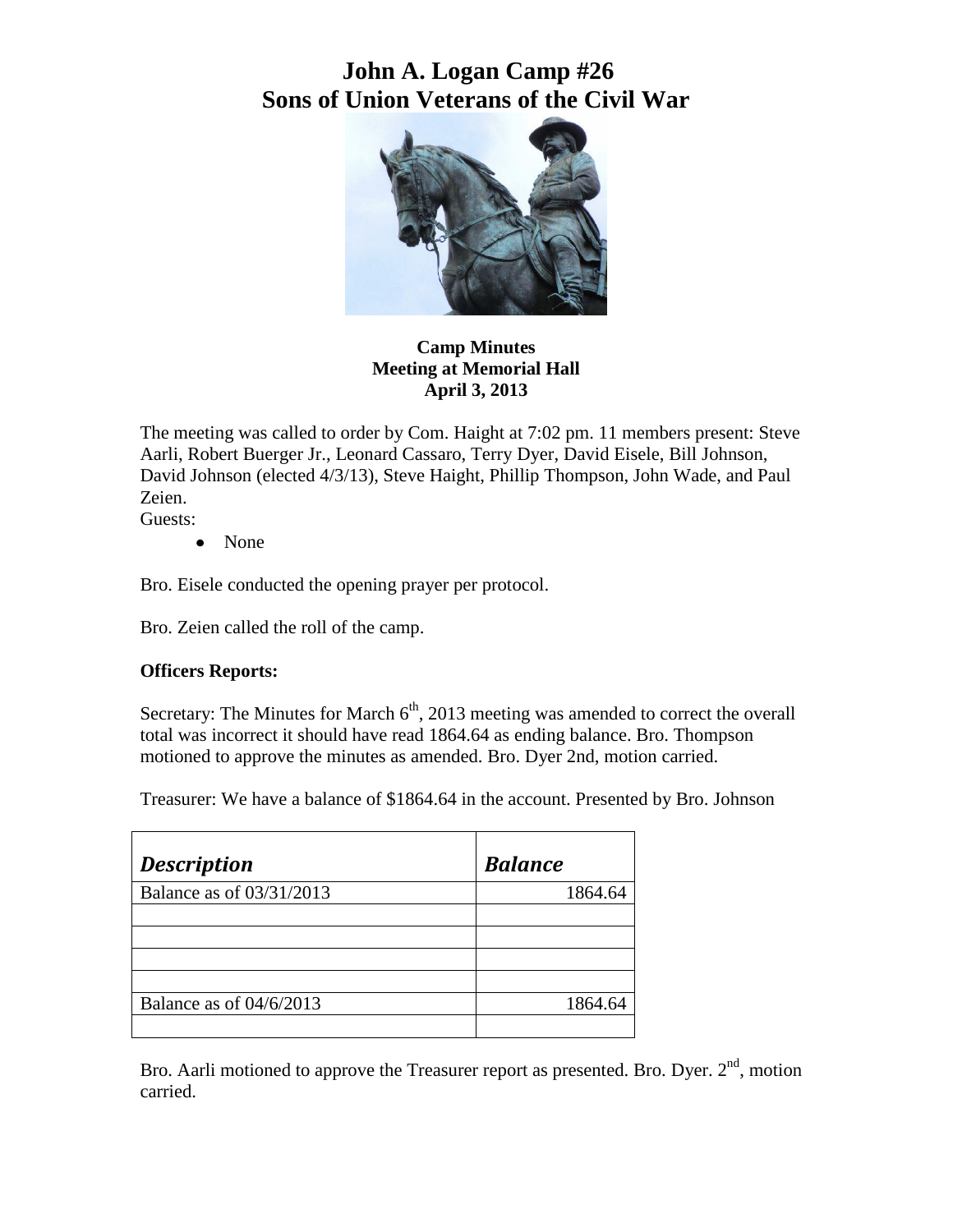## **John A. Logan Camp #26 Sons of Union Veterans of the Civil War**

#### **Old Business:**

*Sickness & Distress:* Bro. Aarli reported on his surgery and his heart attack during the surgery. He appears to be recovering well and the membership is glad. Bro. Thompson's dad is at home now and doing well. Comm. Haight asked for prayers while he and his wife search for employment.

*Publicity:* Bro. Thompson reported the following:

The publicity committee had a meeting on 3/28 at Lung Fung to discuss Memorial Day and the following:

- Alpine Sponsorship (No)
- BMO & Com Ed (No word yet)
- $33<sup>rd</sup>$  is still out
- Carriage ride for Teddy Roosevelt (Joe Wegand) secured
- Muller's has donated ice cream
- Bro. Thompson will be providing coolers
- Ladies Aux will be selling water
- Scott Lew. Chains and awnings for outside
- Parade registration need numbers
- Ladies Aux next meeting Sat April  $20<sup>th</sup>$  at Hollywood
- Nov.  $2<sup>nd</sup>$  date for fall band concert
- Ad is authorized for Rock River Times 2 weeks ahead
- Next meeting April  $25<sup>th</sup>$  at Lung Fung

*Technology:* No report.

*Eagle Scout:* Andrew Geyer Eagle Court of Honor is set for April 6<sup>th</sup>. Bro. Zeien, Bro. Haight and Bro. Dyer are scheduled to attend.

*Graves registration*. No report.

*Monuments*. Rochelle is tentatively setup for June 8<sup>th</sup> and/or 9th.

*Recognition*. No report

*Education*. No report

*Investment of Members*. David Johnson was voted in as our newest member, he resides in Rocton. Bro. Wade made the motion to accept him as a member. Bro. Bill Johnson  $2<sup>nd</sup>$ . Motion Carried.

#### **New Business:**

Lincoln Tomb is Saturday April  $13<sup>th</sup>$ . The Rockford Zouaves will be doing the flag ceremony. Comm. Haight will be laying a wreath at the monument.